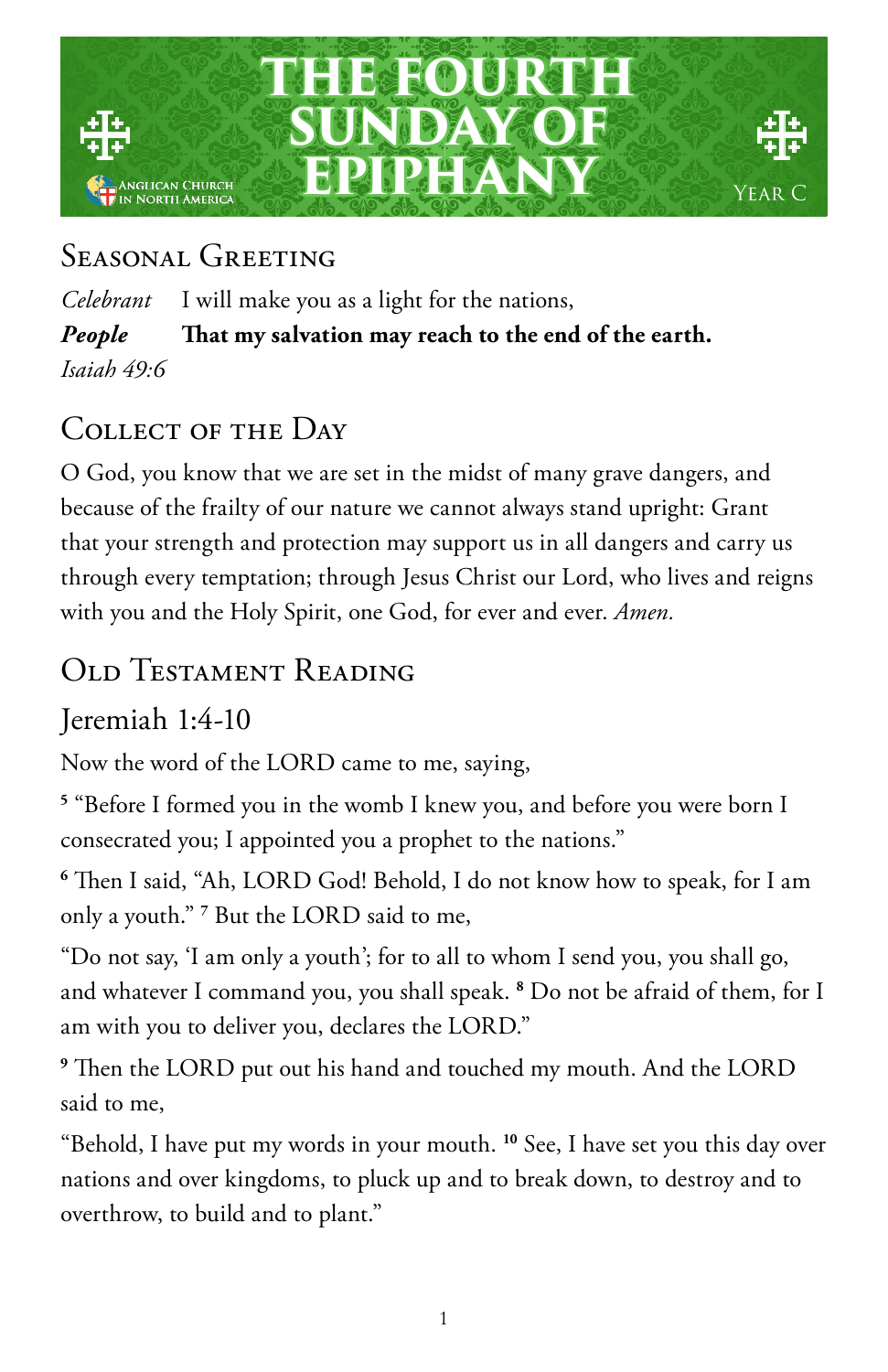*Reader:* The word of the Lord. *People:* **Thanks be to God.** 

## Psalter Verses

*(In said services, the psalm verses may be placed between the Epistle and the Gospel, with the congregation standing in preparation for the Gospel. At services where there is a hymn or canticle before the Gospel, the psalm might be said between the Old Testament and Epistle, the people seated.)*

#### Psalm 71:11-20

- **<sup>11</sup>** Go not far from me, O God; \* my God, make haste to help me.
- <sup>12</sup> Let those who are my adversaries be confounded and perish;  $*$ let those who seek to do me evil be covered with shame and dishonor.
- <sup>13</sup> As for me, I will always patiently abide,  $*$ and will praise you more and more.
- <sup>14</sup> My mouth shall speak daily of your righteousness and salvation,  $*$ for I know not the end of them.
- **<sup>15</sup>** I will go forth in the strength of the Lord God, \* and will make mention of your righteousness, yours alone.
- <sup>16</sup> You, O God, have taught me from my youth;  $*$ even to this day I am telling of your wondrous works.
- **<sup>17</sup>** Forsake me not, O God, in my old age, when I am gray-headed, \* until I have proclaimed your strength to this generation, and your power to all those who are yet to come.
- **<sup>18</sup>** Your righteousness, O God, reaches to the heavens; \* you have done great things. Who is like you, O God?
- <sup>19</sup> Oh, what great troubles and adversities you have shown me! And yet you have turned and refreshed me; \*

indeed, you have brought me again from the depths of the earth.

**<sup>20</sup>** You have brought me to great honor \* and comforted me on every side;

## Epistle Reading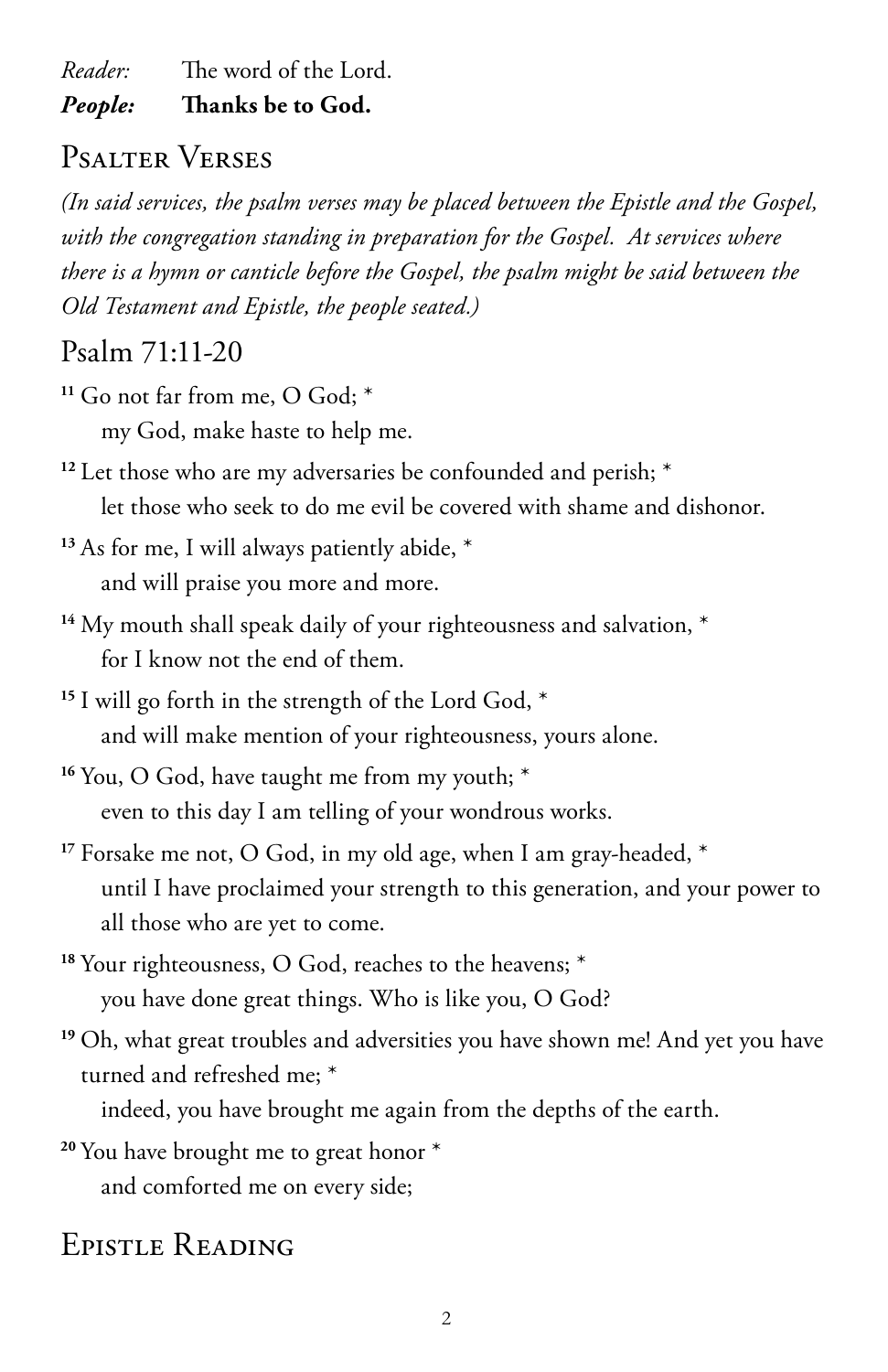## 1 Corinthians 14:12-25

So with yourselves, since you are eager for manifestations of the Spirit, strive to excel in building up the church.

**<sup>13</sup>** Therefore, one who speaks in a tongue should pray that he may interpret. **<sup>14</sup>** For if I pray in a tongue, my spirit prays but my mind is unfruitful. **<sup>15</sup>** What am I to do? I will pray with my spirit, but I will pray with my mind also; I will sing praise with my spirit, but I will sing with my mind also. **<sup>16</sup>** Otherwise, if you give thanks with your spirit, how can anyone in the position of an outsider say "Amen" to your thanksgiving when he does not know what you are saying? <sup>17</sup> For you may be giving thanks well enough, but the other person is not being built up. **18** I thank God that I speak in tongues more than all of you. **19** Nevertheless, in church I would rather speak five words with my mind in order to instruct others, than ten thousand words in a tongue.

**<sup>20</sup>** Brothers, do not be children in your thinking. Be infants in evil, but in your thinking be mature. **<sup>21</sup>** In the Law it is written, "By people of strange tongues and by the lips of foreigners will I speak to this people, and even then they will not listen to me, says the Lord." **<sup>22</sup>** Thus tongues are a sign not for believers but for unbelievers, while prophecy is a sign not for unbelievers but for believers. **<sup>23</sup>** If, therefore, the whole church comes together and all speak in tongues, and outsiders or unbelievers enter, will they not say that you are out of your minds? **<sup>24</sup>** But if all prophesy, and an unbeliever or outsider enters, he is convicted by all, he is called to account by all, **<sup>25</sup>** the secrets of his heart are disclosed, and so, falling on his face, he will worship God and declare that God is really among you.

*Reader:* The word of the Lord. *People:* **Thanks be to God.** 

# THE HOLY GOSPEL

*Deacon:* The Holy Gospel of Our Lord Jesus Christ, according to St. Luke *People:* **Glory to you, Lord Christ.**

#### Luke 4:21-32

And he began to say to them, "Today this Scripture has been fulfilled in your hearing." **<sup>22</sup>** And all spoke well of him and marveled at the gracious words that were coming from his mouth. And they said, "Is not this Joseph's son?" **23** And